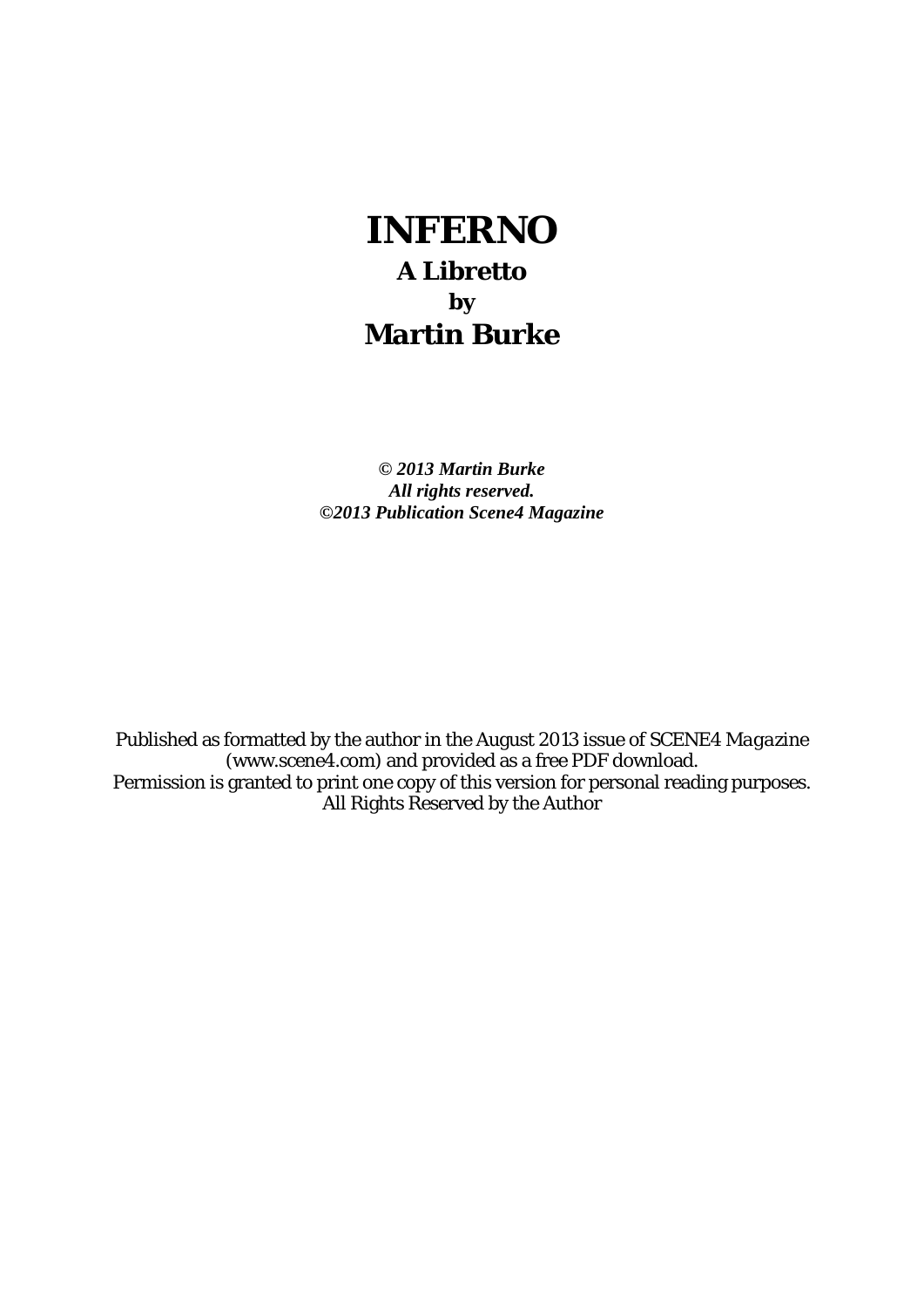©2013 Martin Burke. **Inferno** is fully protected under the copyright laws of the United States of America and international copyright laws. All rights, including the rights of translation into foreign languages, adaptations in motion pictures, television, video, radio, various other electronic media, recitation, public reading, and any other adaptations and are strictly reserved. Performances of any kind require the payment of a royalty. You may display this book for your personal, non-commercial use. But you may not otherwise reproduce or distribute copies of this book or any part thereof in any form (including by email or other electronic means), without the prior written consent of the owner. All inquiries should be directed to Martin Burke at [burkedelphicghent@mail.com](mailto:burkedelphicghent@mail.com)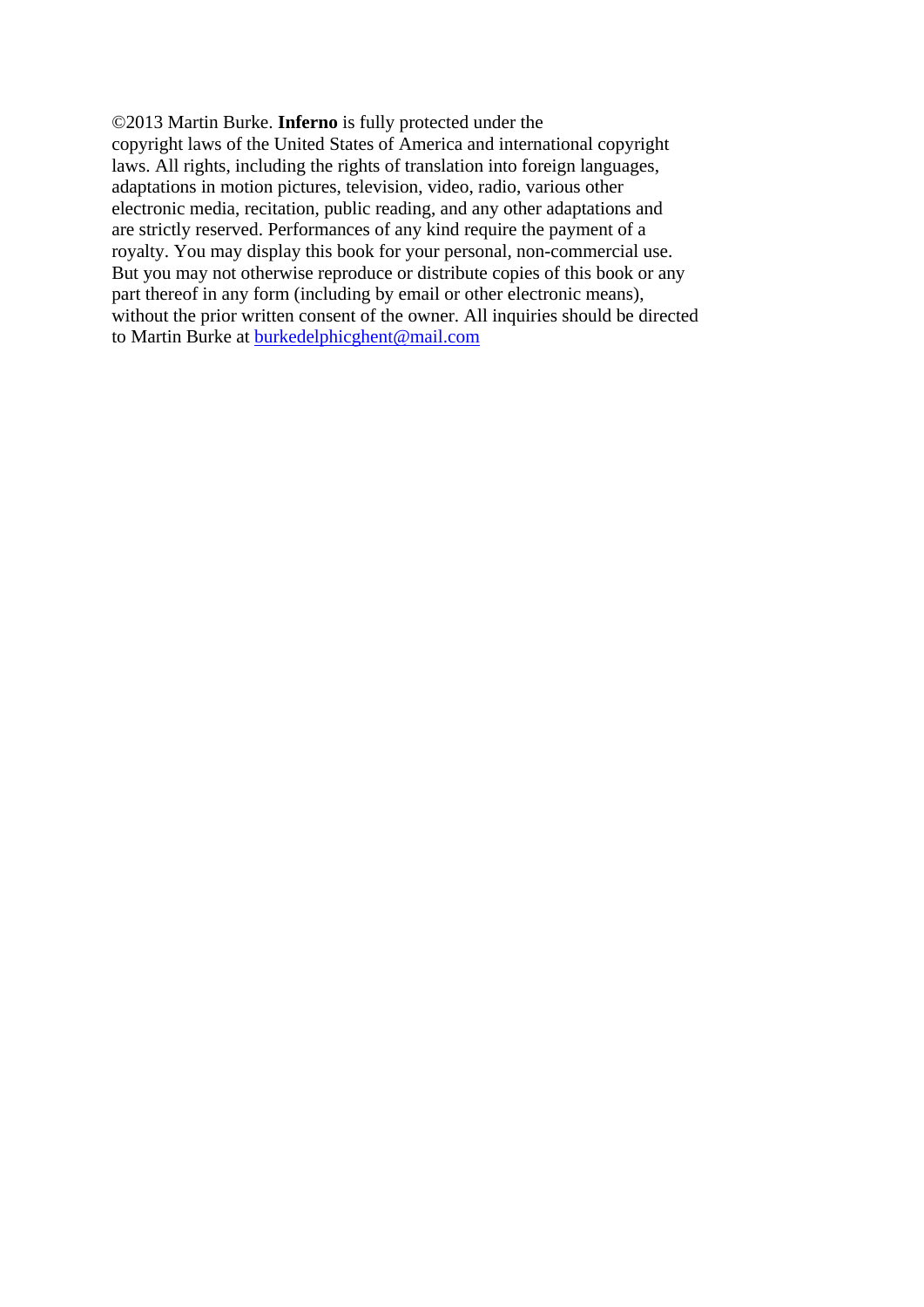#### **A:**

Hush hush, hush hush Don't cry like the river don't cry Paths have deceived you and wild beasts have grieved you but don't cry like the river don't cry Hush hush Listen to better voices This is where we start Journeys are difficult but I've done it before so buckle up your heart Downhill we'll step but don't step where you shouldn't Listen, watch and learn Downhill and something will have its beginning (Something is always at its beginning) Hold on to me, hold on , hold on There is no going back, going back Hush hush

#### **II**

**A:** Abandon hope Take up your fears Walk through this vale of tears

A street of glass And cheap perfume Under a cloud-savaged moon

See the promise, see the warning, see bodies in windows for sale See your reflection, see every onlooker, hear the terrible wail

Listen, voices call "We have abandoned hope as instructed-To this life we are inducted Speak kindly of us if you speak at all"

Sticky strands of a web unravelling in your hands No thread you can follow to where you came from Dank as a wood is

**I**

1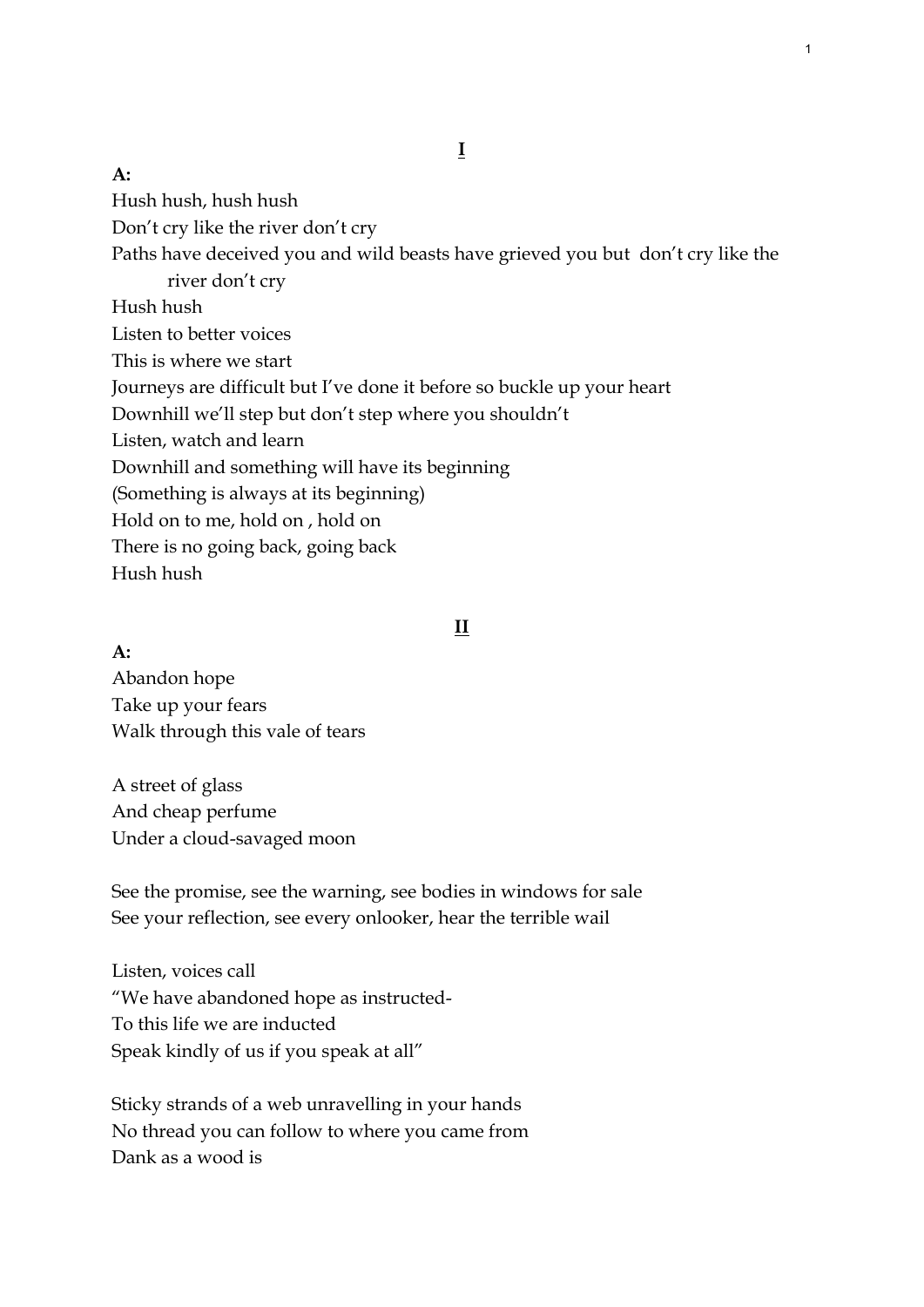(oh swaying branches of woman in abundance) Groans in the offing (it is not the branches which are sighing)

The women sight to the wind

#### **III**

Oh pitiful earth I am your child I'd protest but the cause would get lost in the cry If only the river could heal their minds on behalf of the pity of heaven

#### **Chorus:**

Uphill, downhill, uphill again Sisyphus trundles with his stone Only to end up where he began Uphill and downhill again

## **B:**

**B:** 

Like feeding mud to starving men And blocking their throats so that they can't cry Like caging a bird, like hounding a hare So that it can start up again

#### **Chorus:**

Uphill, downhill, uphill again Sisyphus trundles with his stone Uphill, downhill, uphill again Nothing has been won

## **A:**

You're beginning to see the necessary contradiction In this un-human situation Going one way so as to get in the opposite direction

#### **B:**

Shadows before us where nobody walks With gibberish posing as sensible talk Listen to hell's squawk, squawk

## **A:**

What you don't know by fact you know by reputation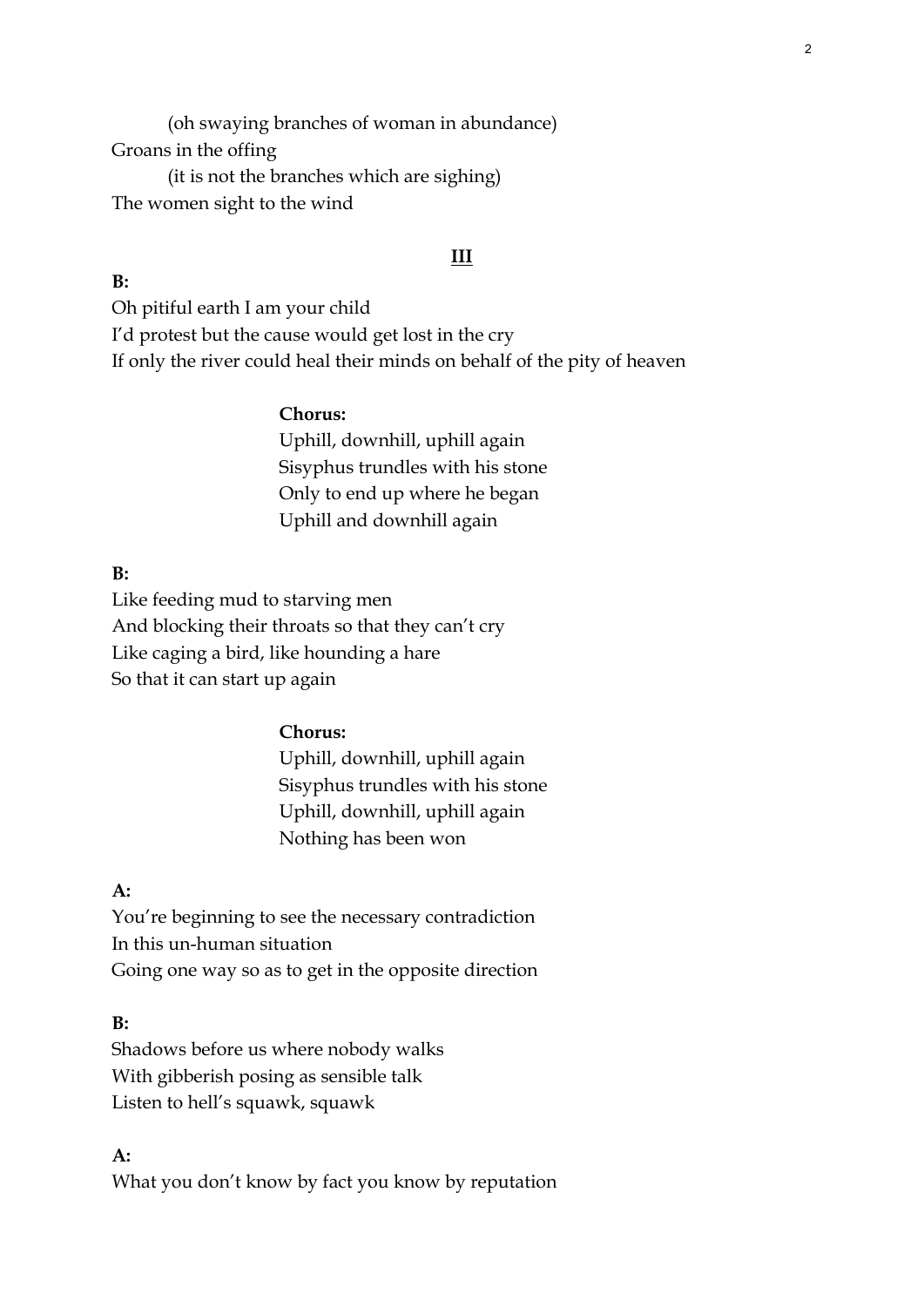History tells more of hell than of heaven The future falls into the present declension

Falls like a coin with nowhere to land This is negation's land

#### **IV**

## **A:**

You're full of fear The metronome of your heart is ticking wild Shadows appear and you cower like a child

## **B:**

I seem to hear funeral bells I understand nothing except this is hell Will the way in be the way out?

## **A:**

Typical man Mix of meat and music Arrow to a target you might miss City defending itself against its own attack History is waiting for your footsteps You must cross and see it from the other ditch Abandon all to gather all –this will make the better music and the man So fare forward to your brothers, don't slack

## **Chorus:**

History's an unruly beast Jump on jump on but don't fall off Ride the tiger as the Chinese say, ride the tiger all the way

Toss you from his shanks he will Shift you down to the pits of hell Hear the ringing of the bell

Tiger hardly burning bright Avoid the choice? You can't –you're playing with loaded dice

Turn a corner, face a fraud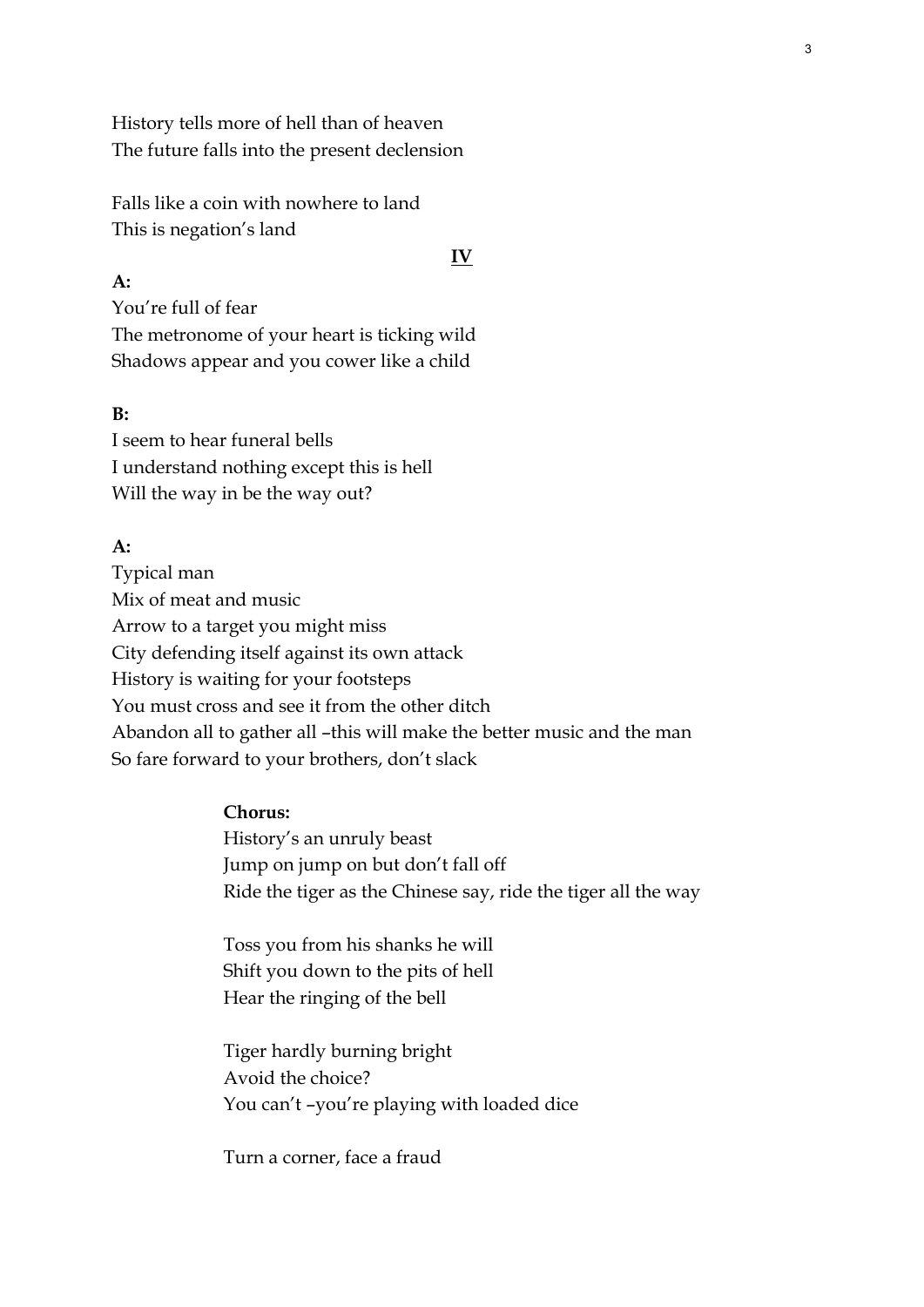Find the dice Turn the card

Pull the rabbit out of the hat Trickery, trickery Fortune-tellers tell what the future will be

If Christ was a coin –what would be his worth? Some things don't need to be put into words. Deposit your coin and play the cards

Deposit your coin and play the game Look for the ace in a deck of knaves Or in a taro pack the knight with the greening stave

## **V**

4

#### **Chorus:**

Night-town's despair infests the air Trees groan under the sorrow of leaves Gather ye shadows while ye may

Death undoes all to the last detail Buyers and sellers barter and trade Gather ye shadows while ye may

Gather ye shadows while ye may This is sung since Cain and Able Gather ye shadows while ye may the world is old and cunning

#### **B:**

And the sly town-councillors on 'fact-finding' visits And the clergy-man in 'civvies' behind dark glasses And the walkers going back and forth And the women enthusiastic but bored "Don't I know you? Are you not somehow familiar to me? Where did we meet? What did we talk about? What do you want to know?" Familiar voices, familiar tones Recognition where no recognition should be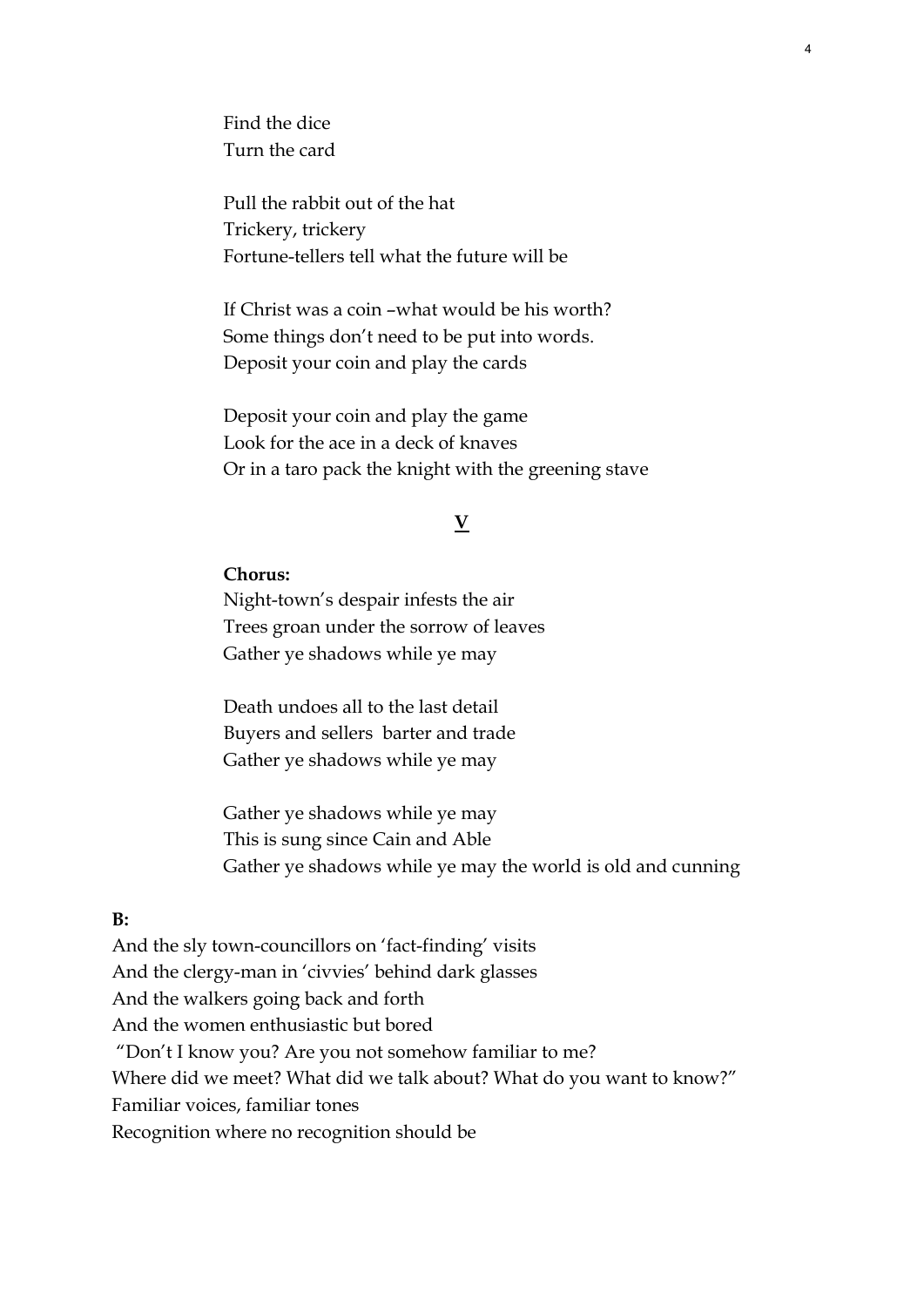Know one, know them all Tear the calendar date from the wall Turn away, hide your face Don't recognise me in this place

See them, see them and don't turn away Can't turn away, mustn't turn away The crippled and the maimed (which am I?) Nothing here I want to recognise

In deeper now than I was before Mustn't pretend, mustn't stop at a door

#### **Chorus:**

**A:**

The river of pain flows on and on The boatman takes a ghostly coin The sadness of earth is a long cry No one can say when this began

Oh sadness of woman and of man Here love has turned to lust It is a bitter desolation The coin falls in unwholesome dust

Don't slip upon the slim-wet stones Don't fall into cold exile Oh sadness of woman and of man The boatman's clutch is vile

#### **VI**

# Hush, hush, hush There is no going back, back You are not deceived and will return to the light to the streaming light of day Hush hush Listen to better voices Buckle up your heart Journeys are difficult and none more so than this so buckle up your heart Downhill we'll step but don't step where you shouldn't Watch the watchman's light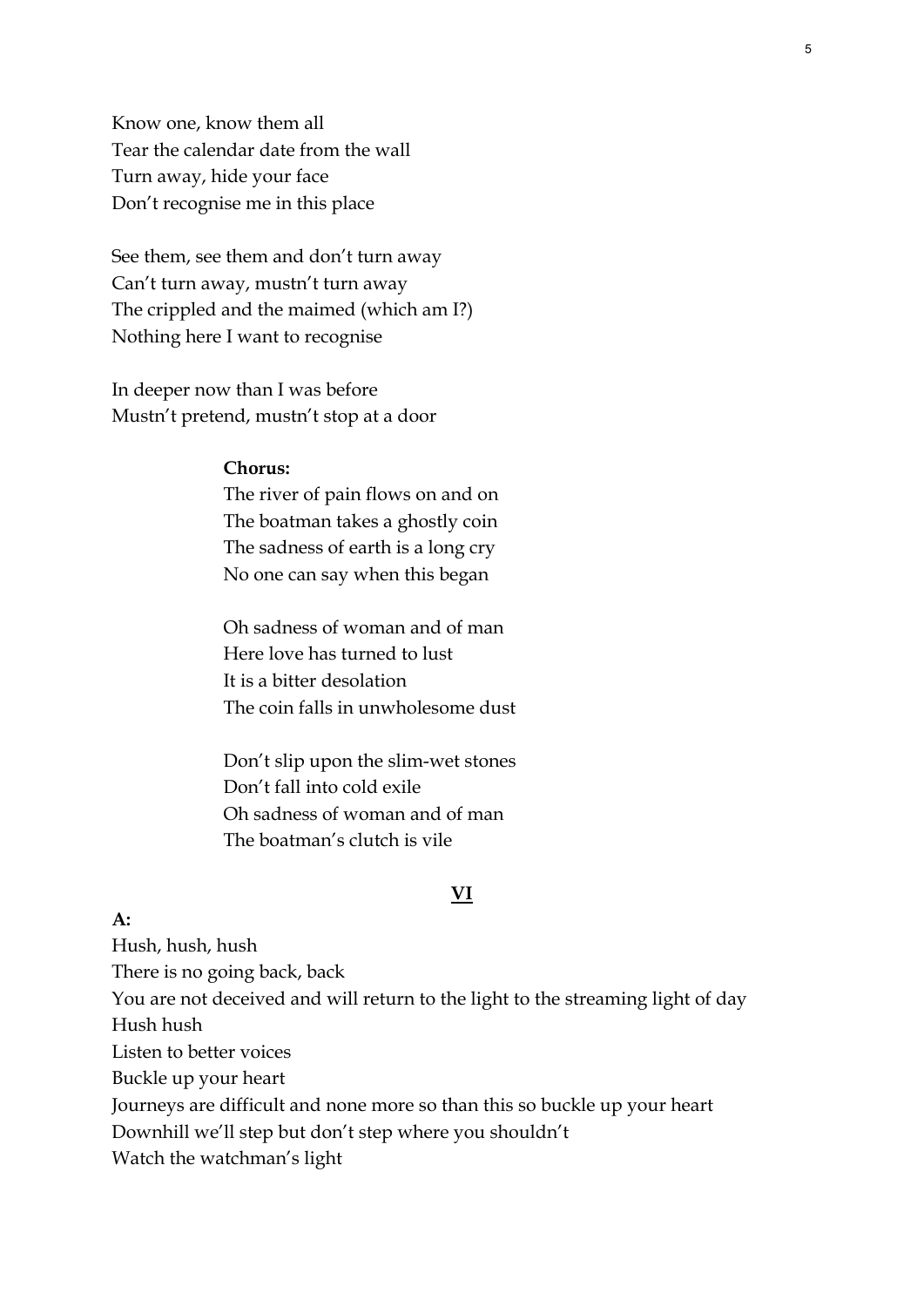Don't hill is where everything is beginning Hold on to your heart, hold on, hold on There is no going back, there is no going back, going back

## **B:**

History unravels like thread from a spool It brings the hanged man and the fool This is its unchanging rule there is no going back, going back

It brings the novice to its school It soaks him in its whirling pool This is the unchanging rule there is no going back, going back

Read the book up-side down Watch the king become the clown Watch the tall grass be cut down there is no going back, going back

See it cover every town Change the smile into a frown The hanged man he is up-side down there is no going back, going back

#### **A:**

Hush hush, hush hush Don't cry like the river don't cry The river turns beyond the bend the river it will never end, don't cry, don't cry Watch and learn from the shadows but don't go where they go Learn what they know See the wound from the other side don't cry, don't cry

Fare forward to your brothers and don't slack There is no going back, there is no going back

## **VII**

**B:**  Too many contradictions **A:**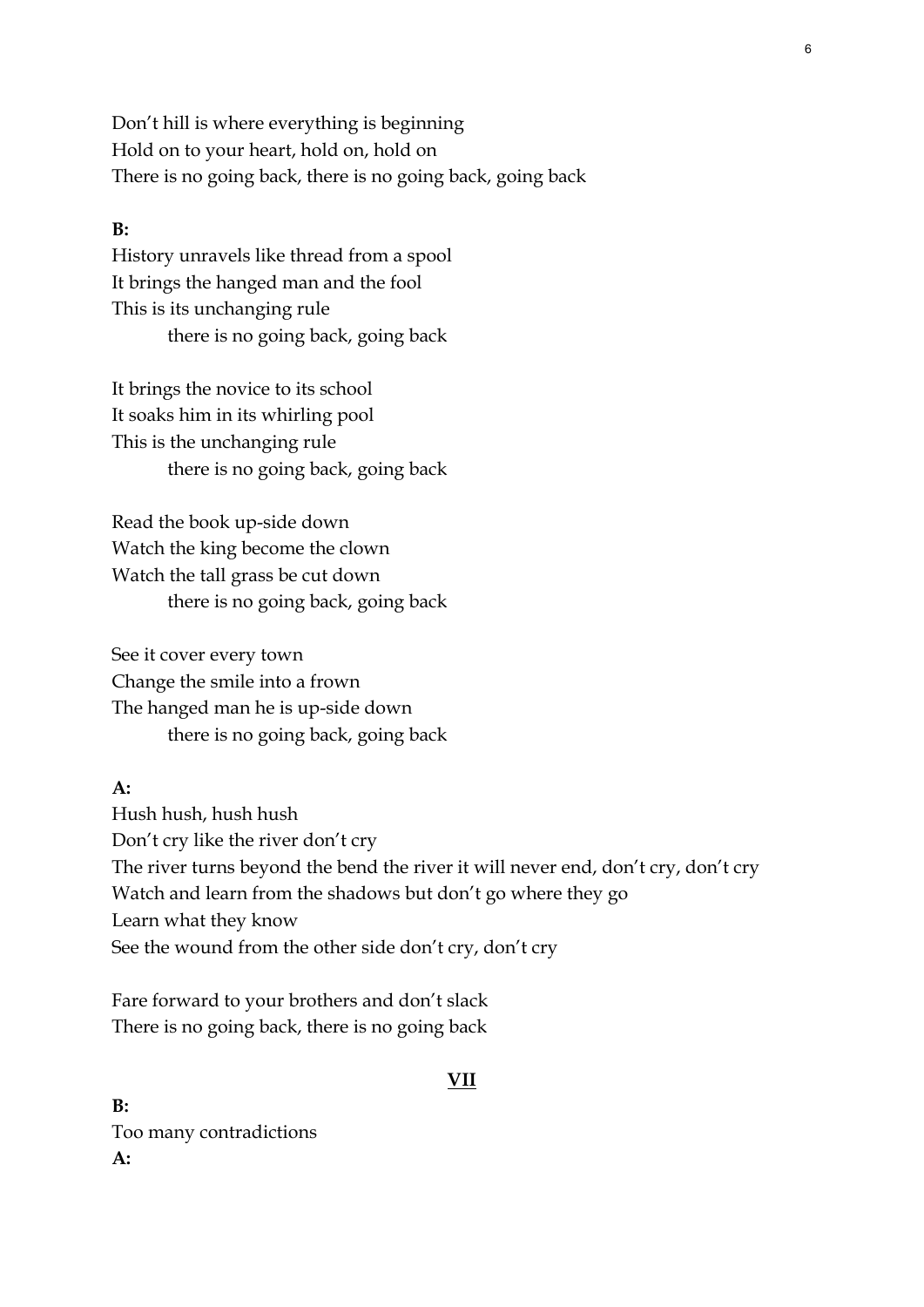But a contradiction is the only way forward when logic will get you nowhere. Haven't you realised that yet?

**B:** 

It's not what I realise it's what I can understand. I expected clarity

**A:**

It's here but you have to squint like a tailor through his needle's eye to see it **B:** 

Close my eyes so as to open them?

**A:**

You're beginning to understand

## **B:**

Understand Stand under Hold your ground Your ground? It is while you stand on it **Stand** Advance A little or a lot Move forward A little A lot Both the same perhaps No perhaps Stand Move Do both at once Move don't move See by not seeing Where you are is where you were not Where will you be next?

## **Chorus:**

Passion's flame or despair's flame? Nothing fraudulent about a flame It speaks a purging word

Burning at eye-level to burn the eye If you will live first you must die And death's cry is unheard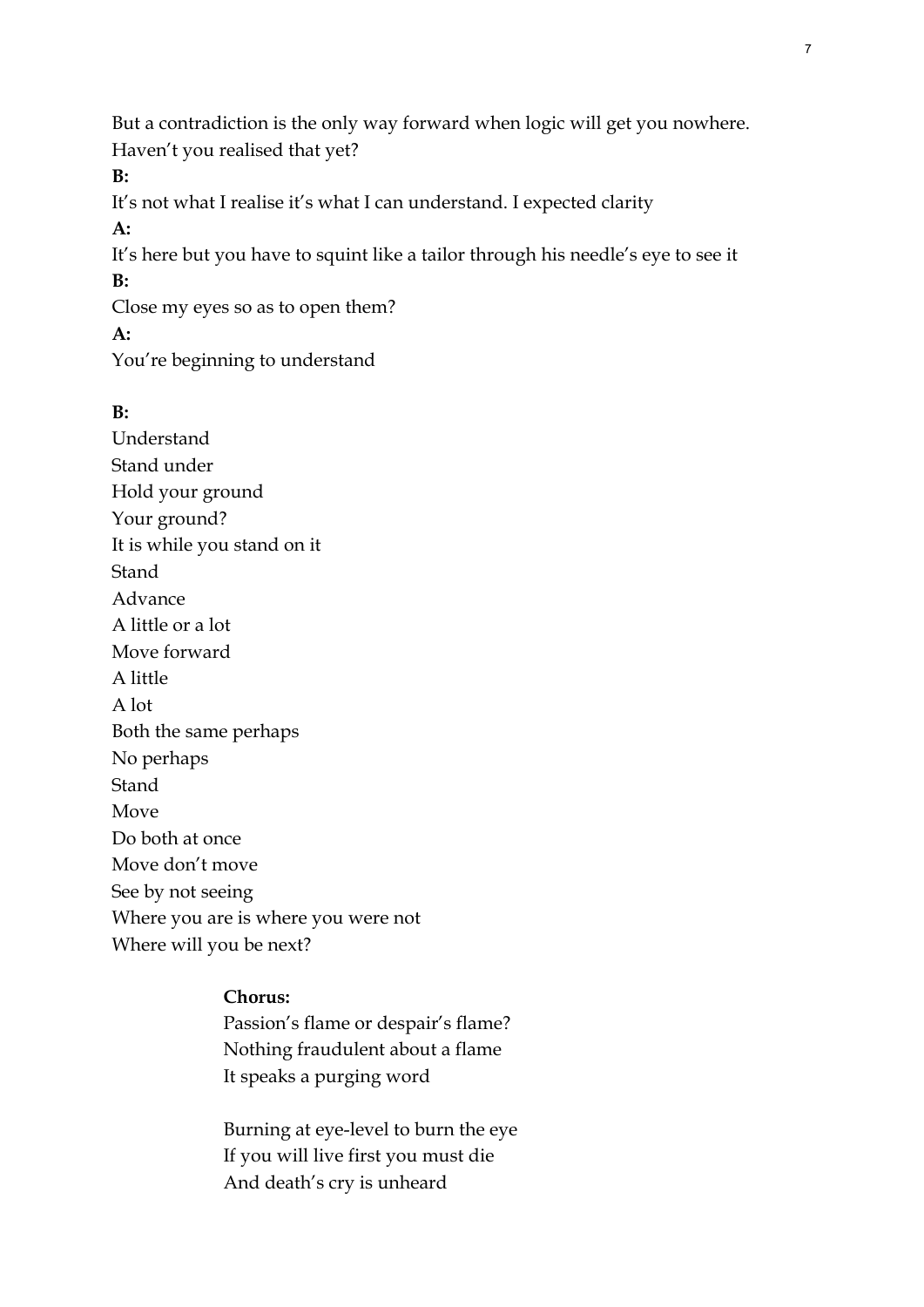**A:** What do you think –deformity or reality? **B:** 

I'm beginning to think this deformity is its own reality

#### **Chorus:**

Weird shapes appear in gaudy light Bits and pieces, nothing whole True light is granted no parole

Weird shapes of shadows and of shades All mangled up, nothing well made It seemed a shaded and shadowed plight

## **B:**

Understand Stand under Nothing whole, all turn asunder Lights flashing Athena's Den, Cleopatra's Cave Deceit Sell and buy it Or merely gape From which you could not escape Buy the broken wings of Icarus A reversed alchemy This is the pit of misery

#### **VIII**

## **B:**  A headless man A broken form Who walked by lantern light

His head his lamp From which light shone To guide him through the night

Who see such sights 's forever changed Is broken in his core of bones Who sees such sights cannot remain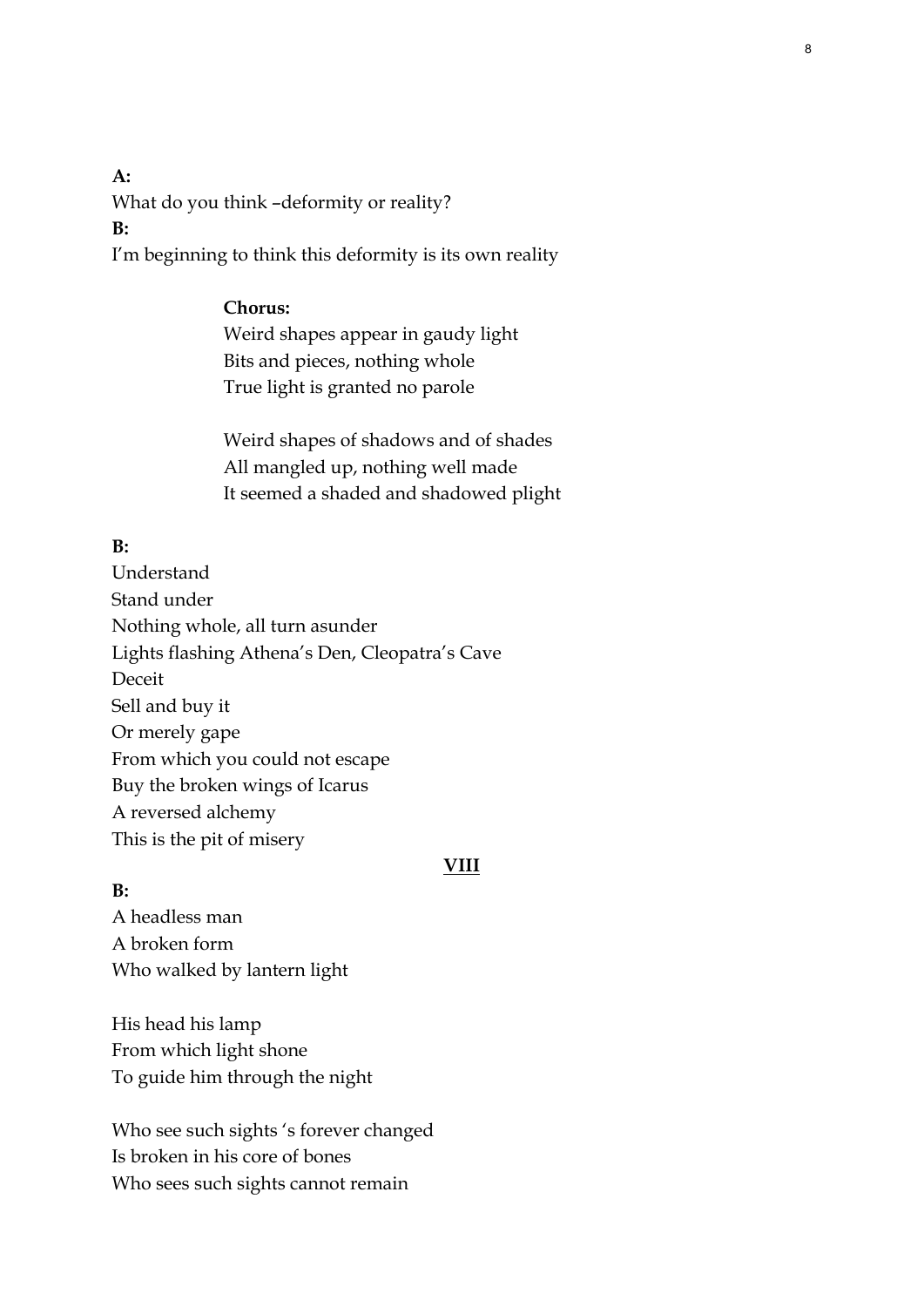Among the beauty he has known

A headless man He passed me by He chilled my heart my soul and bones

That headless man Was exile's child Was there reviled

That headless man Is broken bone He lives in exile's zone

Then moans in the night dark More like a dog's bark than a human voice Saying everything not once but twice:

> **Chorus:**  I wronged, I wronged I condemned, condemned and now am condemned, condemned None deserve their fate in this place But I deserve my fate in this place, my fate is to be in this place

## **B:**

It was a voice from out that swarm A single voice with the force of a choir No thread would unwind from that maze Whose eyes had seen hell's blaze

## **A:**

You think that's the worst? That's not the worst-What's worse: the wailing or the silence given in reply?

## **B:**

I think the silence is the worst Though I doubt that it could be worse Than his despairing sigh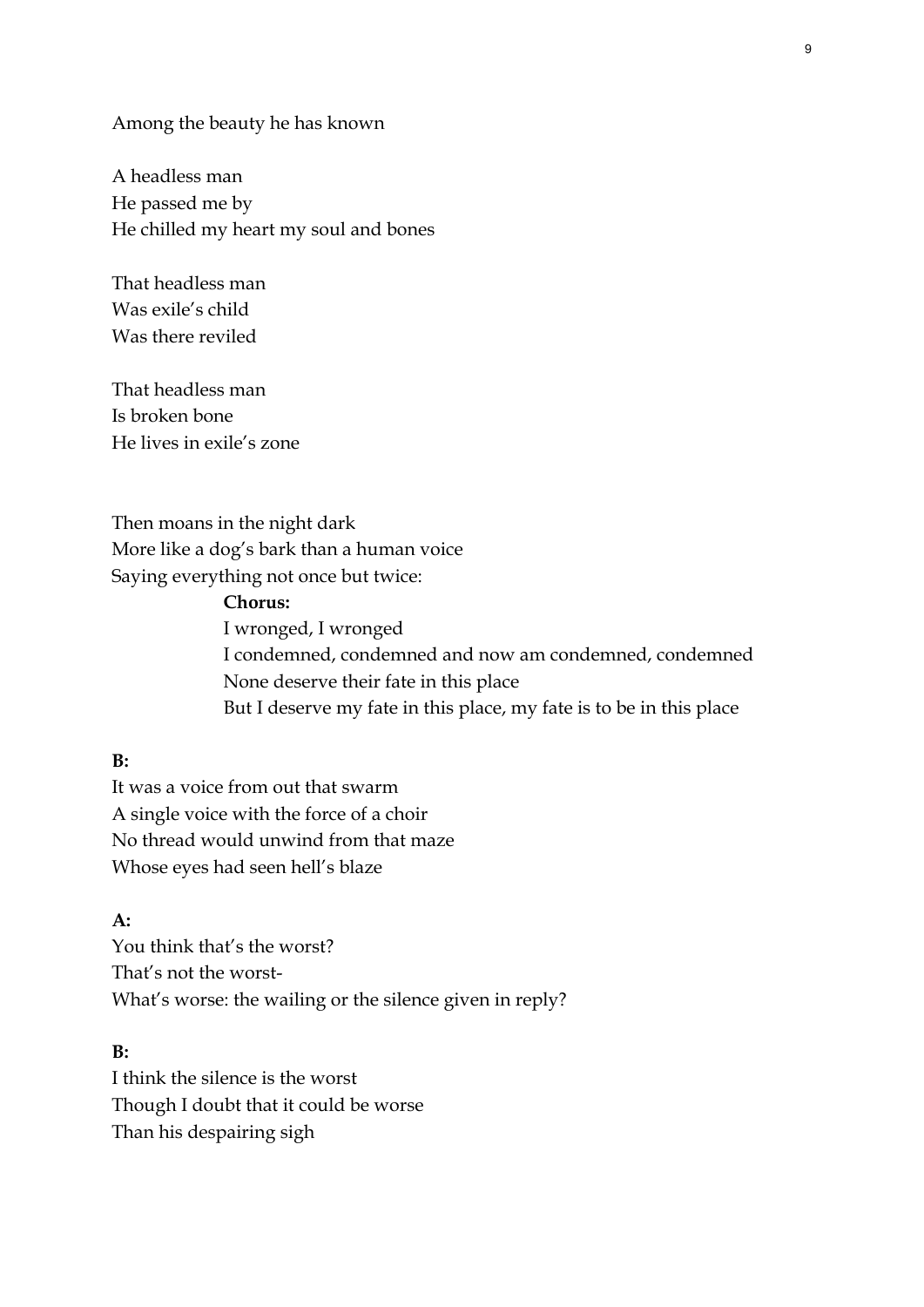Because if one wailed all wailed And the river rose in flood with that cry The swollen waters gushing The maddened men rushing To see what they might buy

A sore sickness that spread Talking against itself until nothing else could be heard And only squawk and squawk given in reply

And two men like a horse and its jockey With one mounted on the other As if they were brother and brother

The jockey eating the flesh of the horse And doing so without remorse As if his hunger could not be appeased

And all seemed one ravenous whole Deformed and maimed in a hideous mass Beyond which I had to pass

Where it was cold as if I'd found The devil's home ground

**A:**

## **IX**

Hush hush, hush hush There is no going back Let you mind find ease in the morning's breeze there is no going back The river lulls you home and cleans your bones The morning sun is rising high It cleans the sky The world's under its dome Hush hush don't cry, the night has passed, all is revealed Hush hush don't cry, the shadows fade, all is repealed, all is repealed Now dawn is yours to walk in And see bright clouds they flock to tell you everything is clean Hush hush don't cry, the night's no more, here is day's open door Hush hush don't cry, walk in the sun, and sorrow is no more